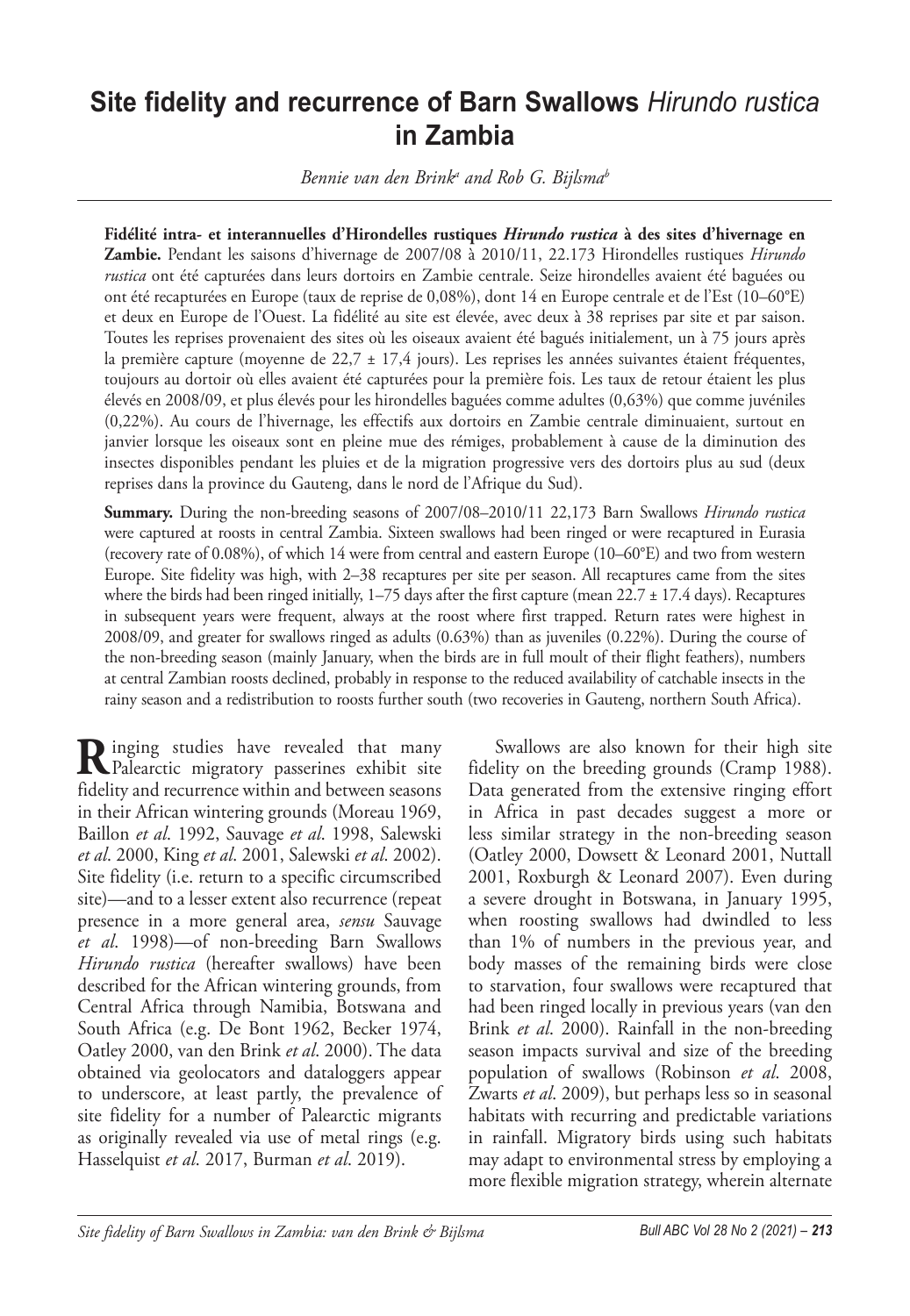

**Figure 1.** Map of Zambia with location of Barn Swallow *Hirundo rustica* roosts sampled in the present study. Carte de la Zambie avec les positions des dortoirs d'Hirondelles rustiques *Hirundo rustica* prospectés dans la présente étude.

sites are used and shifts in phenology may occur (Altwegg *et al*. 2012, Burman *et al*. 2018).

In Zambia, swallows are considered passage migrants and non-breeding visitors, with large roosts occurring in a few places on southbound passage (October–December); fewer, albeit still large, numbers may remain in Zambia during the rains, but significant roosts during northbound passage are decidedly few (Dowsett *et al*. 2008). We studied site fidelity and recurrence of swallows by alternate trapping at two to three roosts in central Zambia in the non-breeding seasons of 2007/08–2010/11. We were especially interested to learn if swallows were faithful to roosts having arrived at their non-breeding site, and whether movements from such sites to other regions in Africa could be detected.

#### **Study sites and Methods**

The Central African peneplain in Zambia lies predominantly between 900 and 1,400 m, and is intersected by large rivers and lakes flanked with permanent wetlands and seasonal swamps, typical swallow habitat, with food (flying insects) and roosts (reedbeds) in profusion. Between Lusaka and Kasanka several wetlands along a north-east– south-west gradient were located where swallows used roosts during at least part of the nonbreeding season (Fig. 1). The sites were chosen because of their general accessibility and position along a north–south axis, with two roosts in close proximity (75 km: Chisamba and Kabwe) and another further away (Kasanka: 300 km north-east of Kabwe). Several other sites were investigated for the presence of trappable swallows in 2007/08, notably at Itawa Dam near Ndola (12°58'18"S 28°39'59"E) and the Nkanga River Conservation Area near Choma (16°37'19"S 26°59'53"E); these sites proved to be dangerous (armed robbery) or unprofitable in terms of numbers of swallows. The north–south axis was employed to anticipate a continuation of swallow migration towards more southerly wintering areas during the course of the non-breeding season. The three main study sites were easily accessible by car, except Kasanka during periods with heavy rainfall.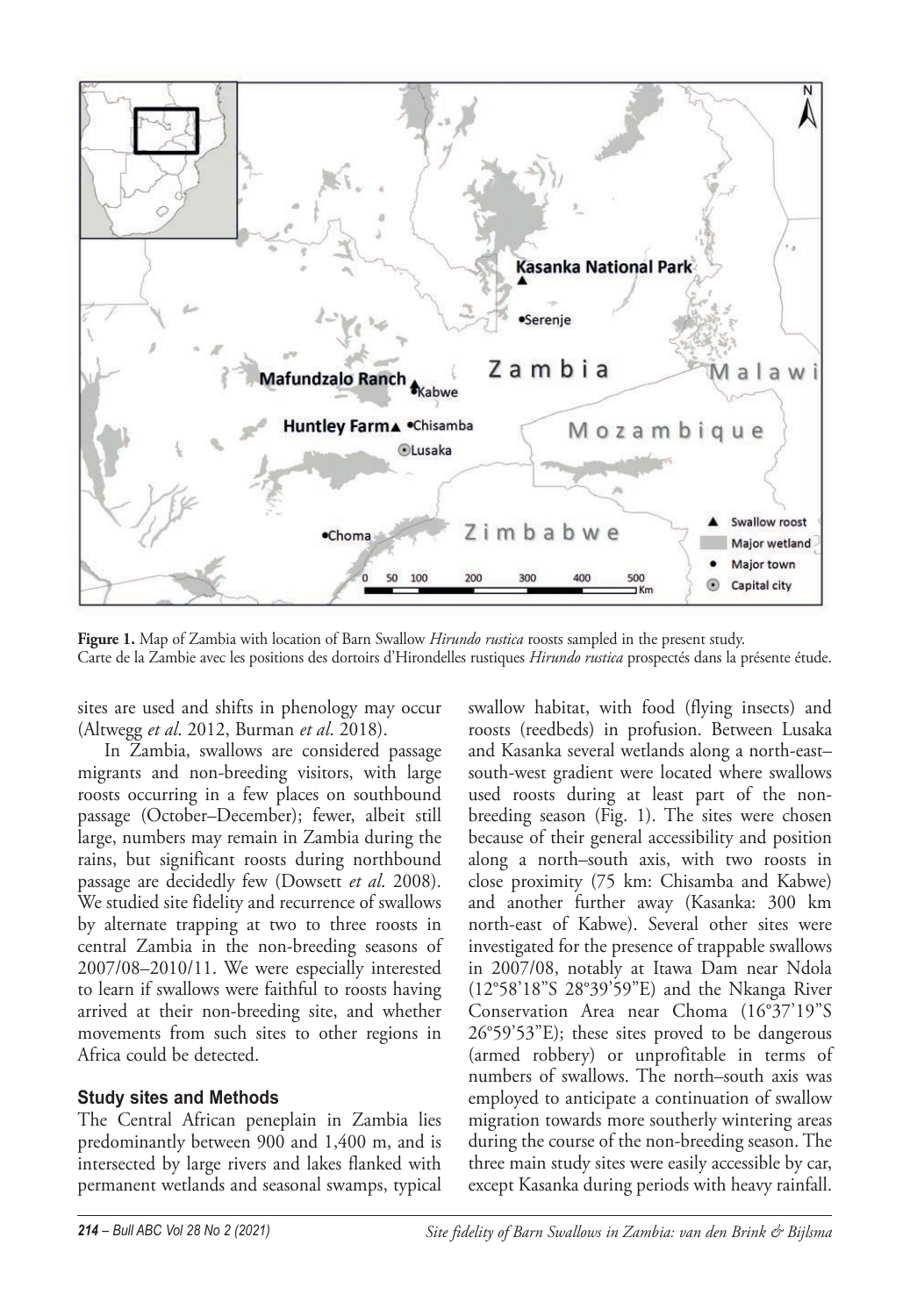

**Figure 2.** View of Kasanka roost, 7 March 2008 (Bennie van den Brink)

Vue sur le dortoir d'hirondelles de Kasanka, 7 mars 2008 (Bennie van den Brink)

**Figure 3.** View of Kabwe roost with Barn Swallows *Hirundo rustica* gathering, evening of 11 December 2009 (Bennie van den Brink)

Vue sur le dortoir de Kabwe, avec les Hirondelles rustiques *Hirundo rustica* se rassemblant au dessus du site, le soir du 11 décembre 2009 (Bennie van den Brink)

**Figure 4.** View of Chisamba roost in the background, 13 December 2008 (Bennie van den Brink)

Vue sur le dortoir de Chisamba, à l'arrière-plan, 13 décembre 2008 (Bennie van den Brink)

*Site fidelity of Barn Swallows in Zambia: van den Brink & Bijlsma Bull ABC Vol 28 No 2 (2021) – 215*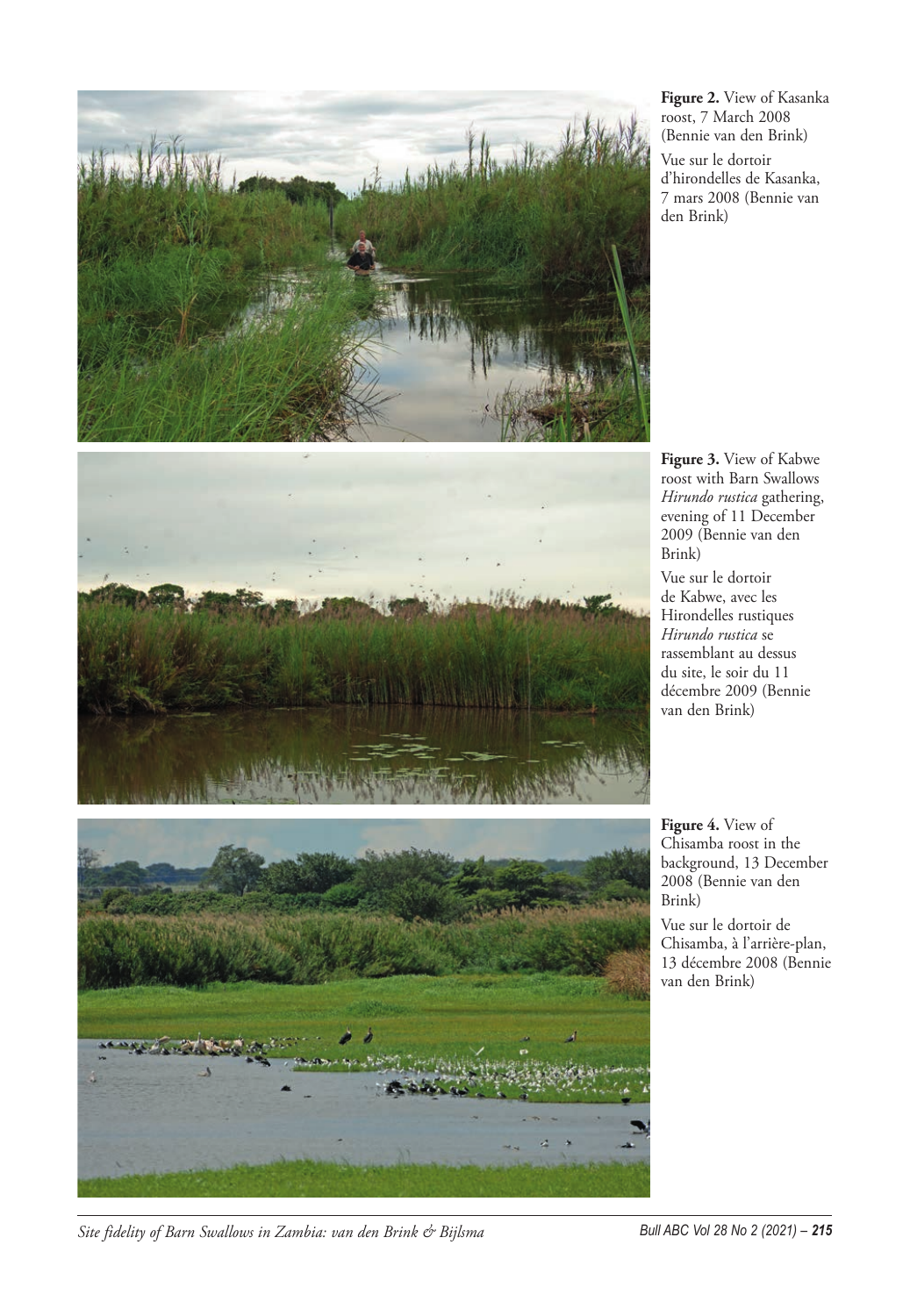

**Figure 5.** Monthly rainfall in mm for October–April 2007–11 for two Barn Swallow *Hirundo rustica* roosts in Zambia (data: Zambeef for Chisamba; D. Burton for Kabwe).

Variations de la pluviométrie mensuelle en mm en octobre– avril 2007–11 à deux dortoirs d'Hirondelles rustiques *Hirundo rustica* en Zambie (données : Zambeef pour Chisamba ; D. Burton pour Kabwe).

Kasanka National Park (12°35'19"S 30°14'37"E): a natural wetland along the Musola River near its confluence with the Kasanka River, one of the areas in the park with extensive reedbeds (Fig. 2). It forms part of the Greater Bangweulu Ecosystem. A large swallow roost was sampled in 2007/08 and 2010/11. Roosting numbers varied greatly, between hundreds and >100,000.

Mafundzalo Ranch, Kabwe (14°18'42"S 28°27'70"E): an artificial lake, with a small reedbed (*Phragmites*) used for roosting by swallows, and for roosting and nesting by Village Weavers *Ploceus cuculatus*, the latter sometimes interfering with swallow trapping, with sometimes large numbers of weavers becoming ensnared in the nets (Fig. 3). Rising water levels during the rains sometimes necessitated a shift of mist-nets to higher ground closer to the trees surrounding the dam. This roost usually held hundreds to thousands of swallows, occasionally tens of thousands.

Huntley Farm (Zambeef), Chisamba (15°01'27"S 28°08'89"E): an artificial lake, fringed with a mixture of *Typha* and *Phragmites* (Fig. 4). During the rainy season, the water level of the lake rises considerably, preventing trapping along the shoreline. Mist-nets were accordingly relocated to higher ground, increasing the distance between the nets and roost site, and adversely impacting trapping results. Roost size varied between years, from thousands to tens of thousands.

The presence of swallows in Zambia coincides with the rainy season from late October to March/ April, when temperatures range between 20 and 35°C. Mean annual rainfall is highest in the north, with up to 400 mm/month (Dowsett *et*  *al*. 2008). Marked variations between years are typical, and during our study in 2007/08 through 2010/11 rainfall in October–April varied between 532 and 1,504 mm, depending on year and site (Fig. 5). In 2007/08–2009/10 rainfall anomalies within the investigated region (between Chisamba and Kabwe) were above the long-term average (1980–2016), but below average in 2010–11 at Chisamba (Makondo & Thomas 2020).

Aerial insect abundance was recorded by means of a butterfly net with a diameter of 40 cm mounted atop the front bumper of the car (Fig. 6). A straight stretch of road (1 km long) was chosen in the vicinity of the roost sites to drive the car at a speed of 60–80 km/h, prior to swallowtrapping efforts in the evening (usually between 13.00 and 16.00 hrs). Insects were collected from the net after the stop, but the strongest flyers may have escaped before the net could be effectively closed. As a consequence, mostly tiny insects were collected (*n* = 2,863), with some larger flies (*n* = 52), beetles (*n* = 9), grasshoppers (*n* = 2) and spiders (*n* = 2) (Table 1). During heavy rainfall few flying insects were active. The Chisamba site was located near a large slaughterhouse (Zambeef) where insects abounded and many swallows were seen foraging during the daytime.

Swallows were captured following a strict protocol. One hour before sunset, we erected up to 36 m of mist-nets in reedbeds (up to 51 m at Kasanka in 2010/11). Nets were placed in one or two lanes perpendicular to the edge of the reedbed. Swallows were attracted by broadcasting their song. On evenings with heavy rain we used fewer nets or elected not to trap. Swallows that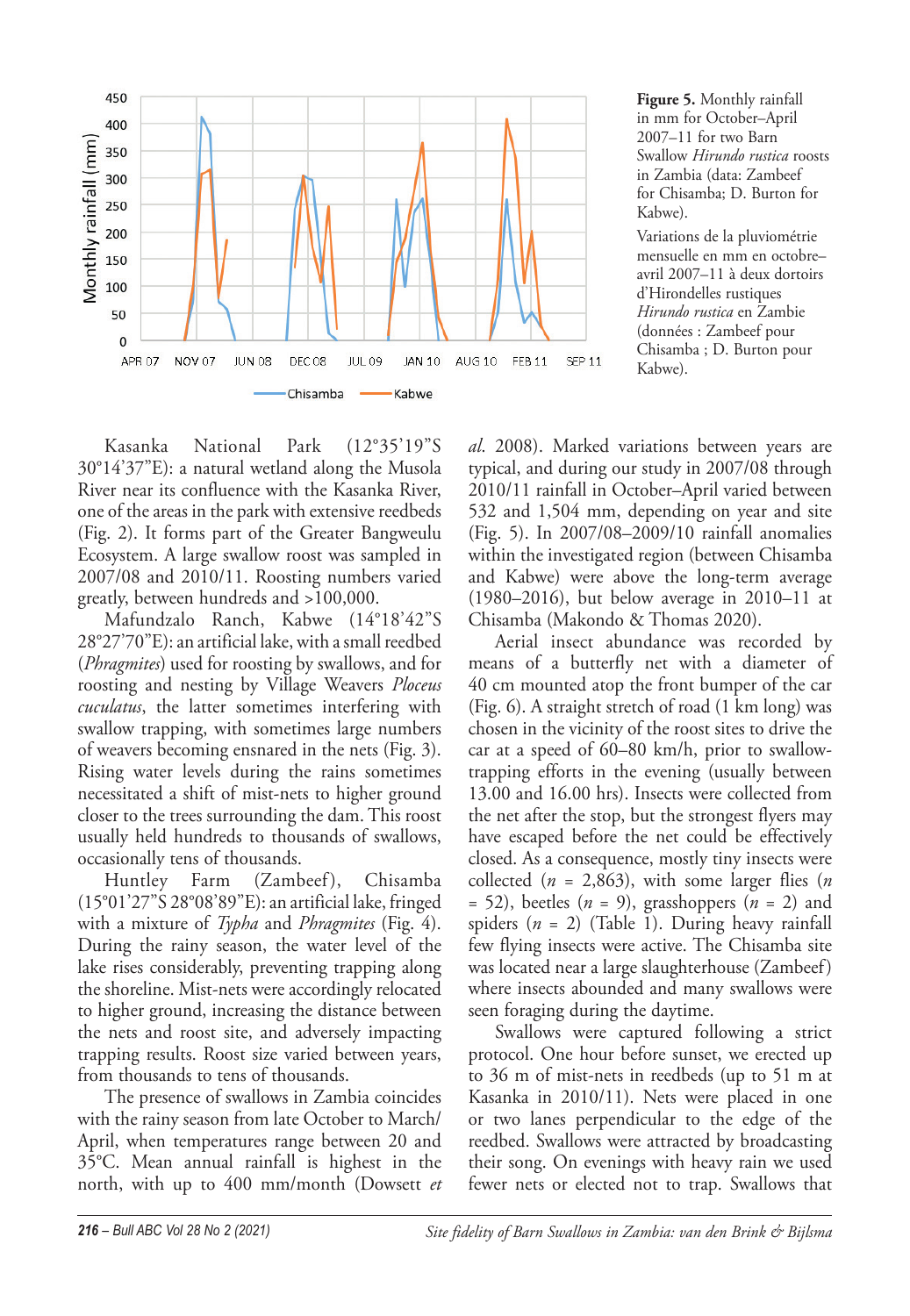

**Figure 6.** Monitoring insects by car-mounted net, Chisamba, 5 February 2008 (Bennie van den Brink)

Suivis d'insectes avec un filet à papillon monté sur la voiture, Chisamba, 5 février 2008 (Bennie van den Brink)

**Table 1.** Average number of aerial insects captured by car-mounted butterfly net on 1-km stretches of road near three Barn Swallow *Hirundo rustica* roosts in Zambia during the 2007/08 season, averaged per month and per transect, with monthly means for humidity and temperature.

| Tableau 1. Nombre moyen par mois et par transect d'insectes aériens capturés avec un filet à papillon monté sur la voiture sur un traiet de |  |  |  |  |  |  |
|---------------------------------------------------------------------------------------------------------------------------------------------|--|--|--|--|--|--|
| 1 km près de trois dortoirs d'Hirondelles rustiques Hirundo rustica en Zambie pendant la saison de 2007/08, avec les moyennes mensuelles    |  |  |  |  |  |  |
| d'humidité et de température.                                                                                                               |  |  |  |  |  |  |

| Month                    | November | December       | January | February | March |
|--------------------------|----------|----------------|---------|----------|-------|
| Chisamba                 |          |                |         |          |       |
| Insects $(\overline{x})$ | 5        | 21             | 71      | 88       | 34    |
| Transects $(n)$          | 3        | $\overline{7}$ | 5       | 4        | 4     |
| Humidity (%)             | 55       | 61             | 76      | 56       | 51    |
| Temperature (°C)         | 28.0     | 26.8           | 24.0    | 28.6     | 28.9  |
| Kabwe                    |          |                |         |          |       |
| Insects $(\overline{x})$ | 40       | 28             | 42      | 56       | 51    |
| Transects $(n)$          | 6        | $\overline{4}$ | 3       | 7        | 5     |
| Humidity (%)             | 49       | 77             | 56      | 62       | 72    |
| Temperature (°C)         | 29.9     | 24.3           | 24.9    | 27.4     | 25.1  |
| Kasanka                  |          |                |         |          |       |
| Insects $(\overline{x})$ | 20       | 21             | 34      | 42       | 40    |
| Transects $(n)$          | 1        | 4              | 9       | 4        | 2     |
| Humidity (%)             | 48       | 67             | 74      | 64       | 68    |
| Temperature (°C)         | 28.8     | 24.6           | 24.3    | 26.0     | 28.0  |

were trapped were ringed, aged and released on the spot. Whenever possible, a random sample of ten adult and ten juvenile swallows was used to record biometrics and moult; these were released the next morning. All recaptures were fully processed for biometrics and moult (van den Brink 2008). In addition, moult was recorded in a much larger

sample (1,686 birds) in 2007/08. Moult was scored following the six-point scale (0–5, from old to new) as depicted in Ginn & Melville (1983).

At each roost we trapped on 3–13 successive evenings, before switching to the next roost. During periods with large numbers we prolonged trapping sessions at the same roost, except during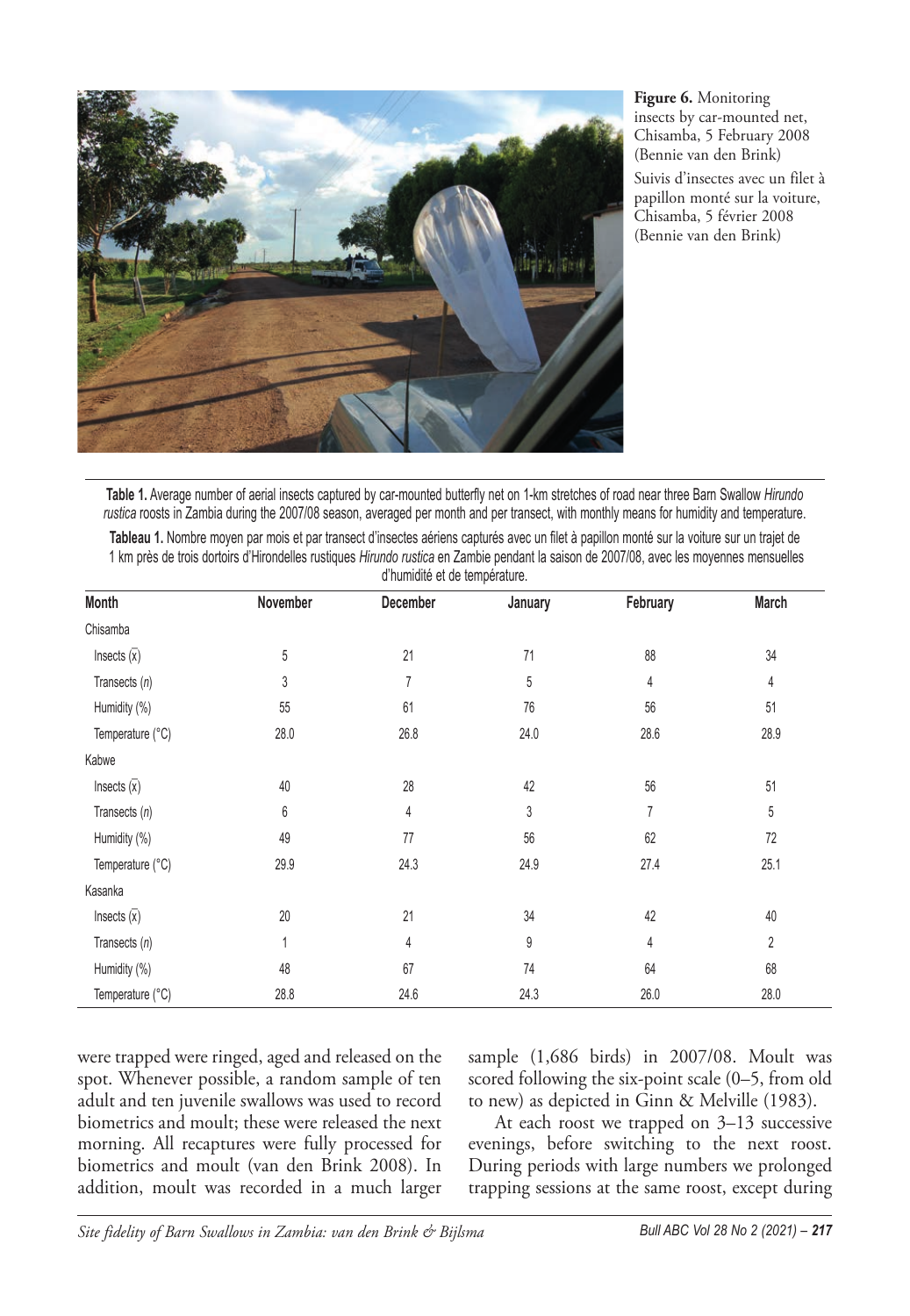**Table 2.** Catching periods, number of trapping days, number of trapping sessions, max. number present on a single day and total number of Barn Swallows *Hirundo rustica* present for all trapping days combined at three sites in Zambia in four consecutive non-breeding seasons.

**Tableau 2.** Périodes de capture, nombre de jours et de séances de baguage, et nombre d'Hirondelles rustiques *Hirundo rustica* présentes (maximum journalier et nombre additionné pour tous les jours de baguage) à trois sites en Zambie sur quatre saisons d'hivernage consécutives.

| Site/Winter   | 2007/08       | 2008/09         | 2009/10      | 2010/11        |
|---------------|---------------|-----------------|--------------|----------------|
| Chisamba      |               |                 |              |                |
| Periods       | 29 Nov-22 Mar | 6 Dec-19 Jan    | 8 Nov-26 Jan | 20 Nov-11 Jan  |
| Days          | 24            | 21              | 33           | 26             |
| Sessions      | 6             | 4               | 6            | 4              |
| Max.          | 5,000         | 9,000           | 10,000       | 100,000        |
| Totals        | 17,685        | 19,675          | 46,280       | 712,070        |
| Kabwe         |               |                 |              |                |
| Periods       | 24 Nov-19 Mar | 8 Dec-7 Feb     | 10 Nov-3 Feb | 16 Nov-7 Jan   |
| Days          | 24            | 30              | 38           | 20             |
| Sessions      | 6             | 4               | 6            | 5              |
| Max.          | 50,000        | 4,000           | 30,000       | 35,000         |
| Totals        | 319,325       | 36,250          | 268,935      | 81,175         |
| Kasanka       |               |                 |              |                |
| Periods       | 4 Dec-22 Mar  | $\qquad \qquad$ |              | 29 Nov-16 Dec  |
| Days          | 24            |                 |              | 8              |
| Sessions      | 6             |                 |              | $\overline{2}$ |
| Max.          | 10,000        |                 |              | 150,000        |
| <b>Totals</b> | 38,950        |                 |              | 370,000        |

the first season when we visited the roosts via a fixed rotating schedule. Each roost was visited between two and six times per season. Trapping was performed from November onwards, for 0.5–4.0 months per winter (Table 2).

## **Results**

During the four non-breeding seasons of 2007/08– 2010/11 a total of 22,173 swallows was captured, generating 22 foreign recoveries (recovery rate 0.099%). When recoveries from the Eurasian breeding range alone are considered, the recovery rate drops to 0.08% (16 recoveries). Only two swallows originated in western Europe (west of 10°E), 14 came from central and eastern Europe (from Hungary through Belarus, Ukraine and Russia), and none from the East Palearctic (east of 60°E).

# *Arrival, numbers and length of stay*

Numbers of Barn Swallows encountered at Zambian roosts during the first half of November remained low, but increased dramatically in the second half of November when substantial rain fronts were developing (Fig. 7). In general, a north–south passage was registered, with largest numbers first at Kasanka (12°S) around late November/early December, then successively at Kabwe (14°S) in mid December and at Chisamba (15°S) in late December/early January. Annual variations in timing were marked, however, with later peaks in years with (far) fewer roosting swallows (e.g. 2008/09).

Roosts rarely exceeded 50,000 swallows. Numbers may have been somewhat inflated given that our use of a recorder attracted birds which otherwise might have roosted elsewhere. Swallow numbers dropped steeply after early January and typically remained low thereafter. In early February a resurgence in numbers was recorded at Kabwe, but not at Chisamba or Kasanka. Only in one of the four seasons did the observation period include all of February and most of March, hence the poor coverage of the return migration towards the breeding grounds (Fig. 7). The large number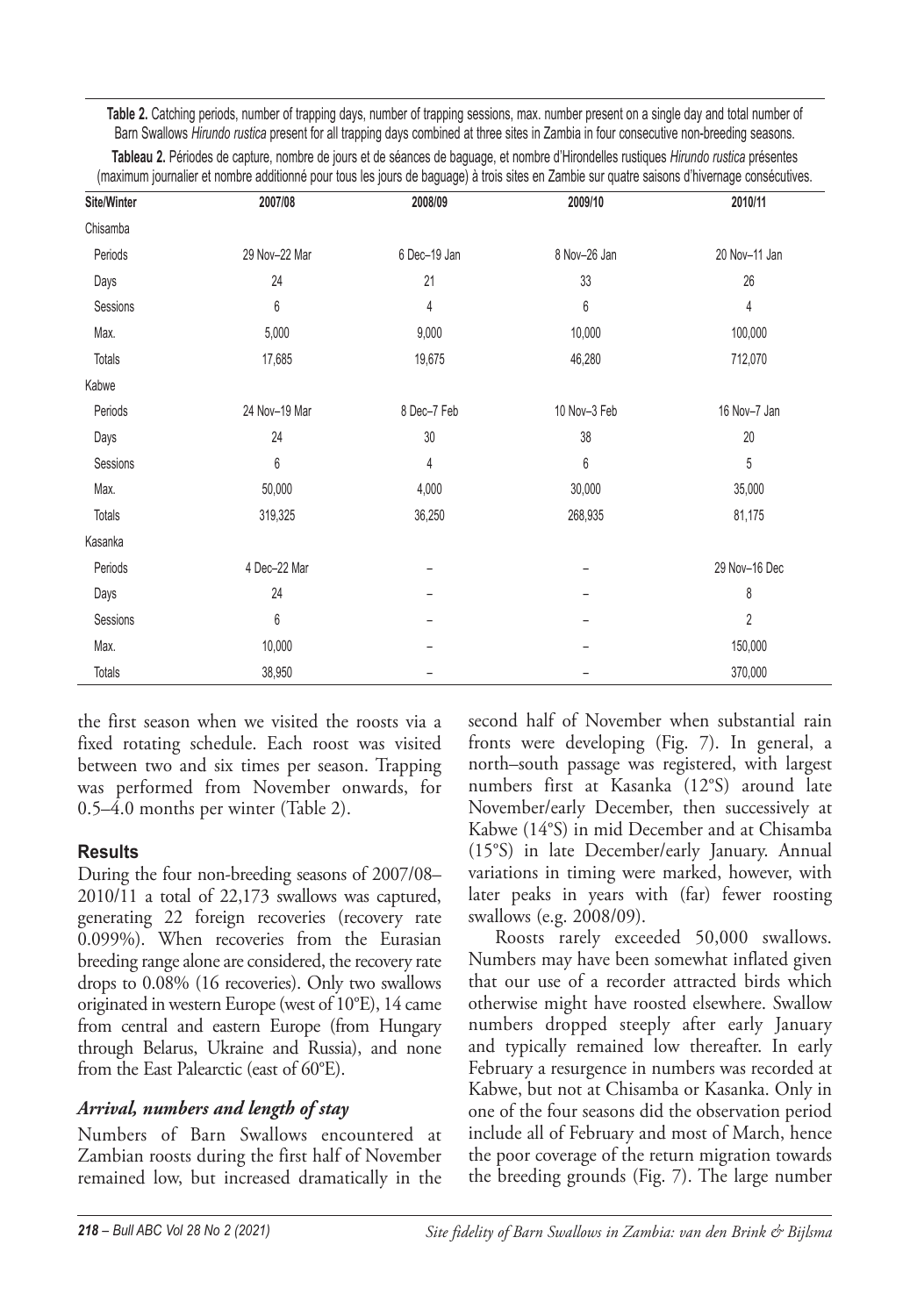

**Figure 7.** Seasonal evolution of Barn Swallow *Hirundo rustica* numbers at three sites in Zambia, averaged for November–March 2007/08–2010/11 (for Kasanka only 2007/08 and 2010/11).

Évolution saisonnière du nombre d'Hirondelles rustiques *Hirundo rustica* à trois sites en Zambie pour la période de novembre à mars de 2007/08 à 2010/11 (Kasanka : seulement 2007/08 et 2010/11).

**Figure 8.** Primary moult score of 757 adult (black circles) and 929 juvenile (open circles) Barn Swallows *Hirundo rustica* captured in Zambia in 2007/08.

Phénologie et durée de la mue des rémiges primaires d'Hirondelles rustiques *Hirundo rustica* adultes  $(n = 757$ ; cercles noirs) et juvéniles (*n* = 929 ; cercles ouverts) capturées en Zambie pendant la saison d'hivernage de 2007/08.

of swallows in the first part of the non-breeding season (November–December) counter-intuitively coincided with the smallest number of flying insects captured on nearby car transects (Table 1).

Swallows using northern roosts probably stayed longer than those frequenting roosts further south. At Kasanka (12°S), the time elapsed between capture and recapture was on average 38.8 ± 24.6 days ( $n = 6$ , range 4–62 days), at Kabwe (14°S) 24.1 ± 17.4 days (*n* = 66, range 1–75 days) and at Chisamba (16°S) 18.1 days ± 12.7 (*n* = 25, range 1–51 days).

#### *Moult*

In the first half of November most adults had already started moulting, steadily progressing towards late February/early March, when primary moult was almost completed. Juveniles moulted at the same speed, but with a delay of eight days compared to adults (Fig. 8).

# *Site delity*

In most years and sites, 2–38 swallows were recaptured 1–75 days after the initial capture at the same site (mean  $22.7 \pm 17.4$  days). In only two cases, Chisamba in 2007/08 and Kabwe in 2010/11, within-season captures were absent (but relatively small numbers were trapped; Table 3). A single swallow was recaptured at another roost within the same season, i.e. a juvenile ringed on 10 November 2007 at the Itawa Dam near Ndola, northern Zambia (12°58'18"S 28°39'59"E) and recaptured on 29 November 2007 at the roost near Chisamba, *c*.145 km to the south. Of 167 recaptured swallows, 66 were recaptured at the same roost up to three years later (Table 4). Except for the above-mentioned swallow from Ndola, all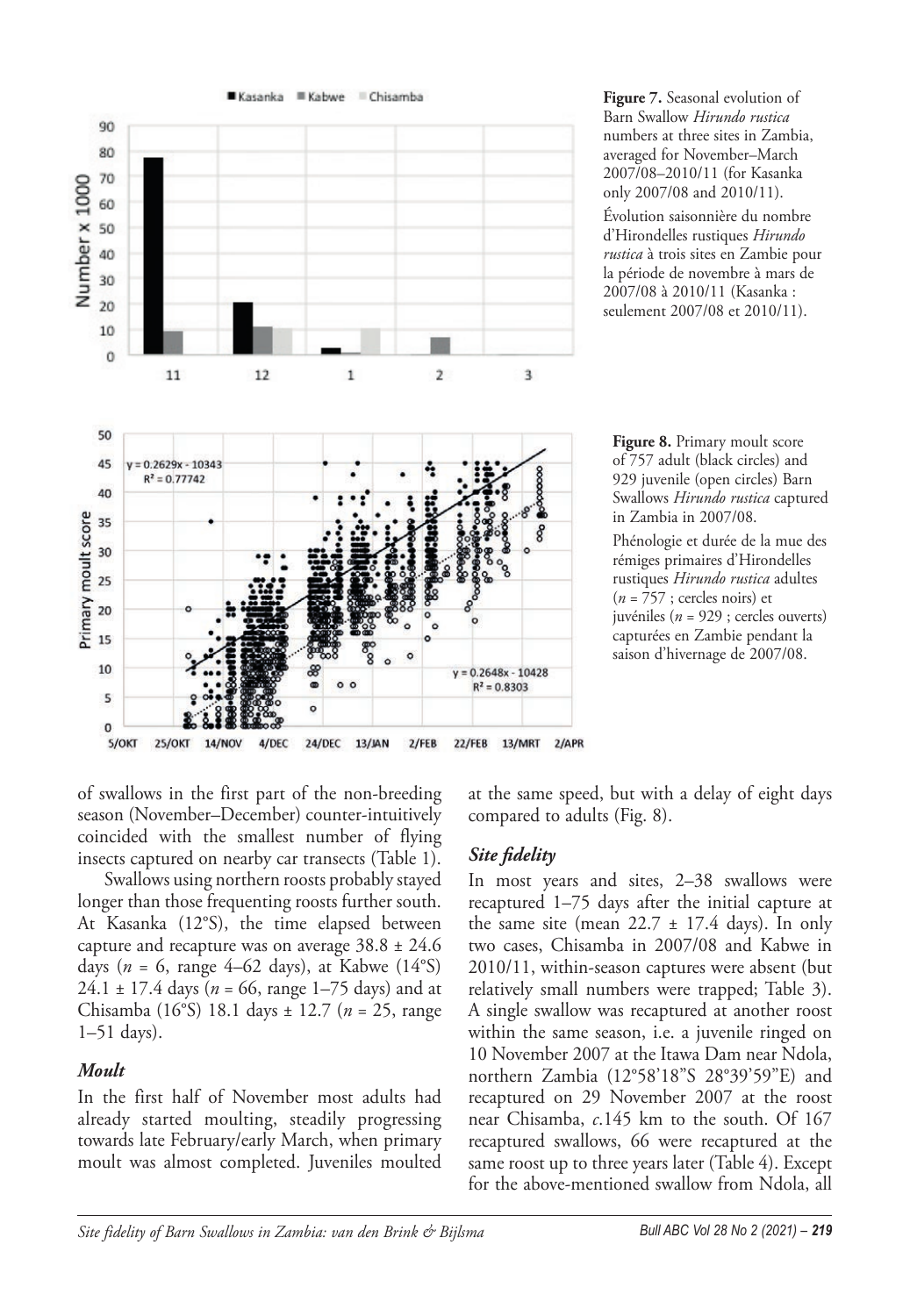**Table 3.** Rainfall in October–April (in mm), number of Barn Swallows *Hirundo rustica* captured, number recaptured within the same season, and mean number of days that elapsed between capture and recapture (range) for Chisamba and Kabwe over four consecutive seasons.

**Tableau 3.** Pluviométrie en octobre–avril (mm), nombre d'Hirondelles rustiques *Hirundo rustica* capturées et recapturées par saison, et nombre moyen de jours écoulés entre le baguage et la reprise à Chisamba et Kabwe pendant quatre saisons consécutives.

| Season                      | 2007/08         | 2008/09        | 2009/10        | 2010/11      |
|-----------------------------|-----------------|----------------|----------------|--------------|
| Chisamba                    |                 |                |                |              |
| Rainfall                    | 1,002           | 1,010          | 1,006          | 532          |
| Captured                    | 1.014           | 1,477          | 2,228          | 3,495        |
| Recaptured                  | 0               | $\overline{2}$ | $\overline{2}$ | 22           |
| $\overline{x}$ days (range) | $\qquad \qquad$ | $23(12-34)$    | $35(31-38)$    | $16(1 - 51)$ |
| Kabwe                       |                 |                |                |              |
| Rainfall                    | 984             | 982            | 1,190          | 1,188        |
| Captured                    | 2.278           | 2,312          | 3,255          | 1,108        |
| Recaptured                  | $\overline{2}$  | 37             | 30             | 0            |
| $\overline{x}$ days (range) | $60(45 - 75)$   | $18(1 - 60)$   | $27(1-52)$     |              |

**Table 4.** Number of juvenile and adult Barn Swallows *Hirundo rustica* captured at roosts in Zambia in 2007/08 through 2010/11, and numbers recaptured in later years. Year 0 = year of first capture.

**Tableau 4.** Nombre d'Hirondelles rustiques *Hirundo rustica* juvéniles et adultes capturées à des dortoirs en Zambie entre 2007/08 et 2010/11, et nombre de reprises les années suivantes. Année 0 = année de la première capture.

| Age at capture | Captured | Year of recapture |    |  |  |
|----------------|----------|-------------------|----|--|--|
|                |          | 0                 |    |  |  |
| 1 year         | 16,189   | 80                | 31 |  |  |
| >1 year        | 4.787    | 21                | 21 |  |  |

**Table 5.** Recaptures of Barn Swallows *Hirundo rustica* at roosts in Zambia in successive non-breeding seasons; year 0 = year of capture.

**Tableau 5.** Reprises d'Hirondelles rustiques *Hirundo rustica* aux dortoirs en Zambie pendant quatre saisons d'hivernage. Année 0 = année de baguage.

| Capture/recapture | Year 0 | Year 1 | Year 2 | Year 3 | <b>Total captured</b> |
|-------------------|--------|--------|--------|--------|-----------------------|
| 2007/08           | 8      | 12     |        |        | 4.995                 |
| 2008/09           | 39     | 26     |        |        | 3.789                 |
| 2009/10           | 32     | 14     |        |        | 5,483                 |
| 2010/11           | 22     |        |        |        | 6.727                 |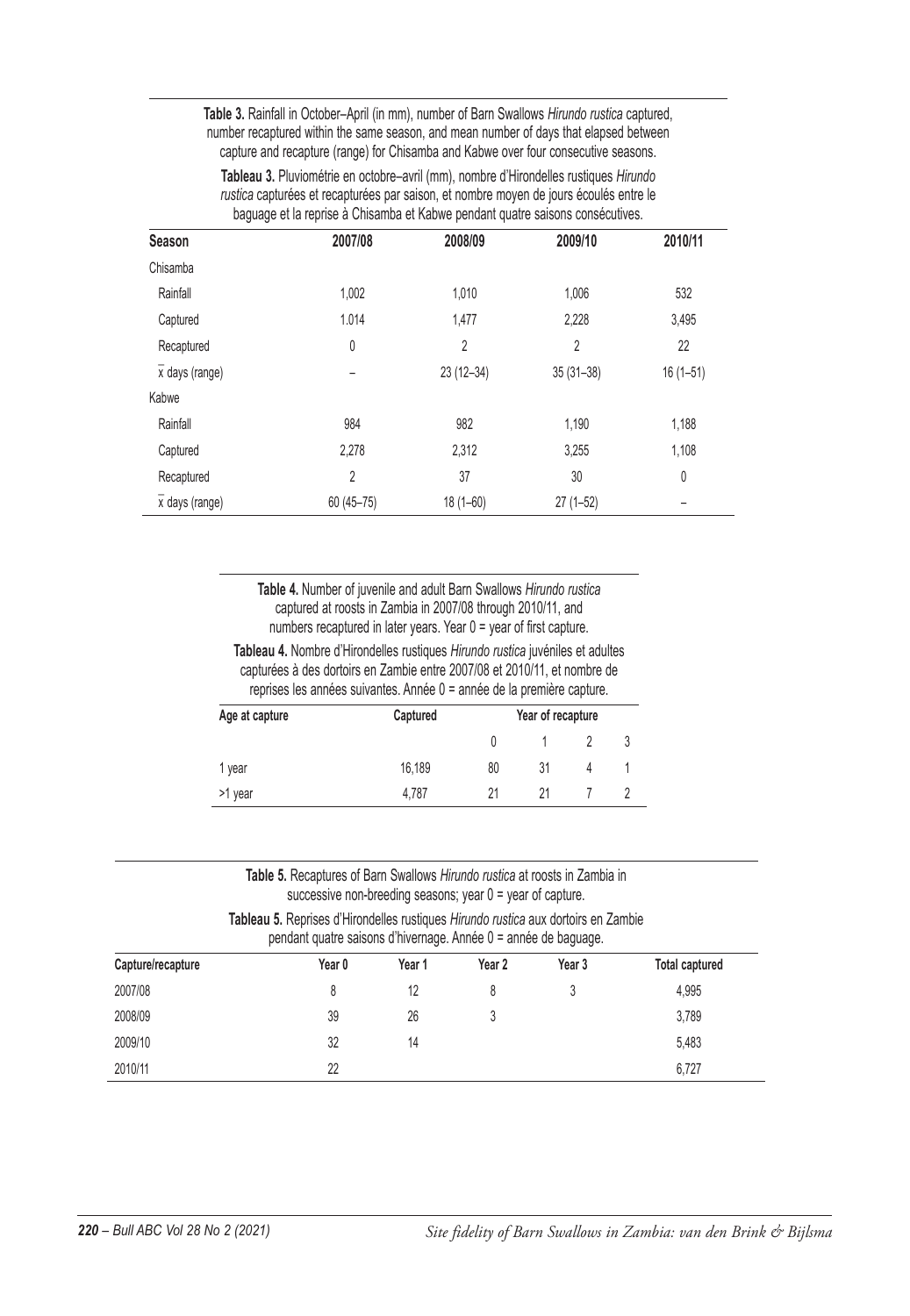recaptures in later years were from roosts where the swallows had been ringed.

# *Return rate*

The chance of being recaptured in a later year was three times higher for swallows that had been adult when trapped for the first time than for juveniles (Table 5). The lower return rate of first-year swallows was consistent with a declining percentage of juveniles over the course of the nonbreeding season from October through March, i.e. respectively 84%, 80%, 80%, 72%, 75% and 75% (based on respectively 32, 5,245, 10,051, 5,754, 1,017 and 32 age-identified captures, combined for 2007/08 through 2010/11). That is, under the presumption that catchability of adults and juveniles did not change over time, the return rate in successive years was variable between years. Of swallows captured in 2008/09, 0.68% was recaptured the next year, almost three times greater than re-traps in 2007/08 and 2009/10 (0.24–0.26%, Table 5).

## **Discussion**

Zambia is an important staging area for European swallows. Dowsett *et al*. (2008) reported roosts of 2–3 million birds during southbound migration, but far fewer on northward passage. The large majority of these birds originate from central and eastern Europe (10–60°E), as suggested by 14 of 16 European recoveries resulting from our ringing 22,173 Swallows over four consecutive non-breeding-seasons (the remaining two west of 10°E). A similar provenance of Zambian Swallows was also apparent from extensive ringing near Choma (16°38'N 27°00'E) in 1971–74, which generated 30 recoveries in Europe: one in the west, 27 in the central states and two in the east (as tabulated in Dowsett & Leonard 2001: 27–28).

The 22,173 ringed swallows yielded a recovery rate of 0.08% for birds ringed or recovered in Europe. This low recovery rate is similar to that calculated in southern Africa for swallows ringed since 1987 (0.08%) and is consistent with the decline in recovery rate noted in South Africa since at least the 1950s. Swallows ringed in South Africa before 1987 had a recovery rate of 0.38% (Burman *et al*. 2018), whereas Dowsett (2009) obtained 33 foreign recoveries from 13,991 Swallows ringed in Zambia in four years between 1970 and 1974 (recovery rate of 0.24%). Declining reporting

rates for ringed birds have been known for decades (Bezzel 1995, Schlenker 1995) and are probably associated with a change in behaviour among the public (Robinson *et al*. 2008).

At roosts in central Zambia we recorded the highest numbers in the first two months after swallow arrival in November and a relative paucity after early January. These data suggest that many swallows depart Zambia in the second part of the non-breeding season, presumably in favour of regions further south (Altwegg *et al*. 2012), although a redistribution within Zambia cannot be eliminated. A ring analysis of swallows captured in various parts of South Africa showed that 81% of ringed swallows encountered in the Gauteng region originated from central and eastern Europe (10–60°E) and 19% from western Europe (west of 10°E). This preponderance of East European swallows accords well with the ratio encountered in Zambia, but contrasts with swallows from other parts of southern Africa where more equal mixtures of western, central and eastern populations in various combinations were recorded (Burman *et al*. 2018). The Gauteng region in northern South Africa lies directly south of central Zambia, *c*.1,200 km from where our effort was conducted. In fact, the only two recoveries of our Zambian-ringed swallows in South Africa came from Gauteng; an adult ringed near Kabwe on 14 January 2009 and recovered at Roodepoort on 30 October 2010, and a juvenile ringed on 13 December 2010 at Kasanka and recovered in Morelatakloof on 3 February 2015.

The recaptures of swallows at Zambia roosts indicate some site fidelity, with re-traps of birds up to 75 days after initial capture. Of 101 swallows recaptured in Zambia within the same season, the mean duration of stay amounted to  $22.7 \pm 17.4$ days (but see trapping periods, Table 2, which did not always cover the entire non-breeding season), substantially shorter than calculated for adults and juveniles trapped at Katanga, DR Congo, in 1955/56 and 1956/57, i.e. 48 and 44 days, respectively (De Bont 1962). The shorter stay at Zambian roosts, perhaps related to rainfallinduced shifts to roosts further south in the latter part of the non-breeding season, implies that moult of flight feathers may commence at widely separated locations (see Gauteng recoveries above). Duration of primary moult is variously estimated at 120–195 days (De Bont 1962, Francis 1980,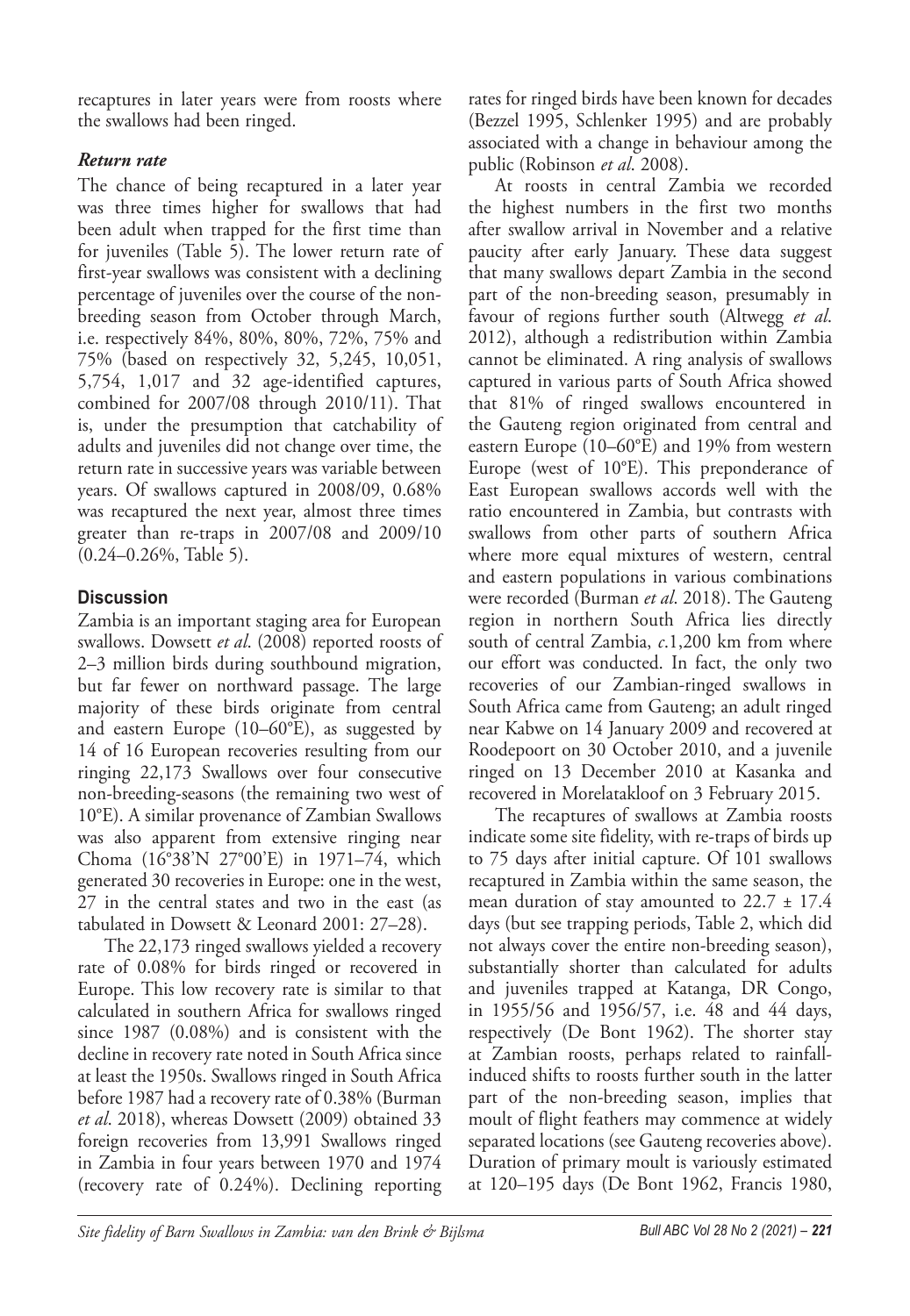van den Brink *et al*. 2000), with adverse local conditions leading to a substantially longer moult period (van den Brink *et al*. 2000). The large-scale departure of swallows from Zambia in January commences when the birds are in full wing and tail moult, with adults just past the midpoint of primary moult and juveniles lagging behind by on average eight days (Fig. 8). As aerial feeders, swallows usually moult one primary (sometimes two, when one of the flight feathers is almost full grown) simultaneously (van den Brink *et al*. 2000), whereas their pointed wings possess a high aspect ratio and hence low flight costs (Jenni & Winkler 2020). A within-season 'hop' of >1,000 km whilst moulting is therefore not likely an energetically costly affair, even when excluding the possibility of suspended moult.

Site fidelity of swallows at roosts in Zambia was frequent. All 66 controls in subsequent years were from the same roost as where birds had been initially ringed. High site fidelity was also recorded in DR Congo in the mid 1950s, where 17 juveniles and 13 adults from a total of 1,596 ringed were recaptured at the same site the following year (De Bont 1962). Ringing at various localities in South Africa revealed that 68 of 120 recaptures in subsequent years were at the same roosts (Oatley 2000). A much lower recurrence was found in northern Botswana: just five adults of 15,820 ringed in two preceding years in the early 1990s; however, the enormous size of this roost, with >2 million birds in the second year of the study, may have reduced the chances of recapture (van den Brink *et al*. 1997, Zwarts *et al*. 2009). For Zambian swallows, the meagre evidence suggests that birds use successive roosts far apart (central Zambia and the Gauteng region in northern South Africa), as reported for two of our catches in subsequent years, and mentioned for two more swallows ringed in the early 1970s near Choma, and recovered in subsequent years in Free State and Transvaal (Dowsett 1977; R. J. Dowsett *in litt*. 2021). When Zambian roosts are used repeatedly between years, why not those used by the same birds in the same year further south as well? The strategy of using multiple 'wintering' sites and stopovers, sometimes repeatedly between years, has been observed in several other passerines on both sides of the Atlantic (Palearctic–African and American), such as Great Reed Warbler *Acrocephalus arundinaceus* (Hasselquist *et al*.

2017), Marsh Warbler *A. palustris* (Pearson *et al*. 2014), Garden Warbler *Sylvia borin* (Iwajomo *et al*. 2011), Wood Thrush *Hylocichla mustelina* (Stanley *et al*. 2012) and Swainson's Thrush *Catharus ustulatus* (Cormier *et al*. 2013), as well as Common Swift *Apus apus* (Wellbrock *et al*. 2017). Two of six tagged swallows from Lithuania switched 'wintering site' in southern Africa in 2012/13: a female arrived in the non-breeding area in south-eastern South Africa, and after 55 days moved to another non-breeding area in the same region (duration of movement two days), whereas a male arrived in eastern DR Congo on 7 October 2012, then transferred to a site in southwestern South Africa after 47 days, taking 21 days to reach the second destination (Briedis *et al*. 2018). And five of 22 Dutch swallows equipped with geolocators used two or three successive sites in 2012/13 within Central and southern Africa, the other birds just one (Stichting Hirundo 2021). Switching between sites during the non-breeding season may be a common strategy for birds using seasonal habitats (Underhill 2007). Continued or excessive rainfall, with declining catchability of flying insects (but not necessarily fewer insects; see Table 1), may well be the trigger for swallows roosting in Zambia to redistribute their wintering quarters southwards in the second half of the nonbreeding season. Termite activity in high rainfall regions (>750 mm rainfall per year, as in Zambia), for example, is highest in the transitional season, i.e. with neither high nor low rainfall, but lower during heavy rainfall (Davies *et al*. 2015).

## **Acknowledgements**

Vogelbescherming Nederland endorsed and partly financed the Zambia Barn Swallow Project. Sjoerd Duijns and Jacintha van Dijk were instrumental during the design and set up of the study in 2007 and helped to analyse the moult data. Dieter Oschadleus (Safring) and Andrew Pickles gave access to swallow captures from South Africa. Rick Nuttall made his data available and supplied additional information. Hans Sportel of Limohire 'kept us rolling'. Thanks to Donald & Debbie Burton, Francis Grogan, Theo de Lange and George Woodley for housing and permission to work on their farms. Mr Simukonda and Mr Mwizabi of the Zambian Wildlife Authority (ZAWA, now Department of National Parks and Wildlife) issued permits that enabled us to trap swallows in Kasanka National Park. Frank Willems facilitated our stay in Kasanka National Park. Over the years many volunteers kept the ringing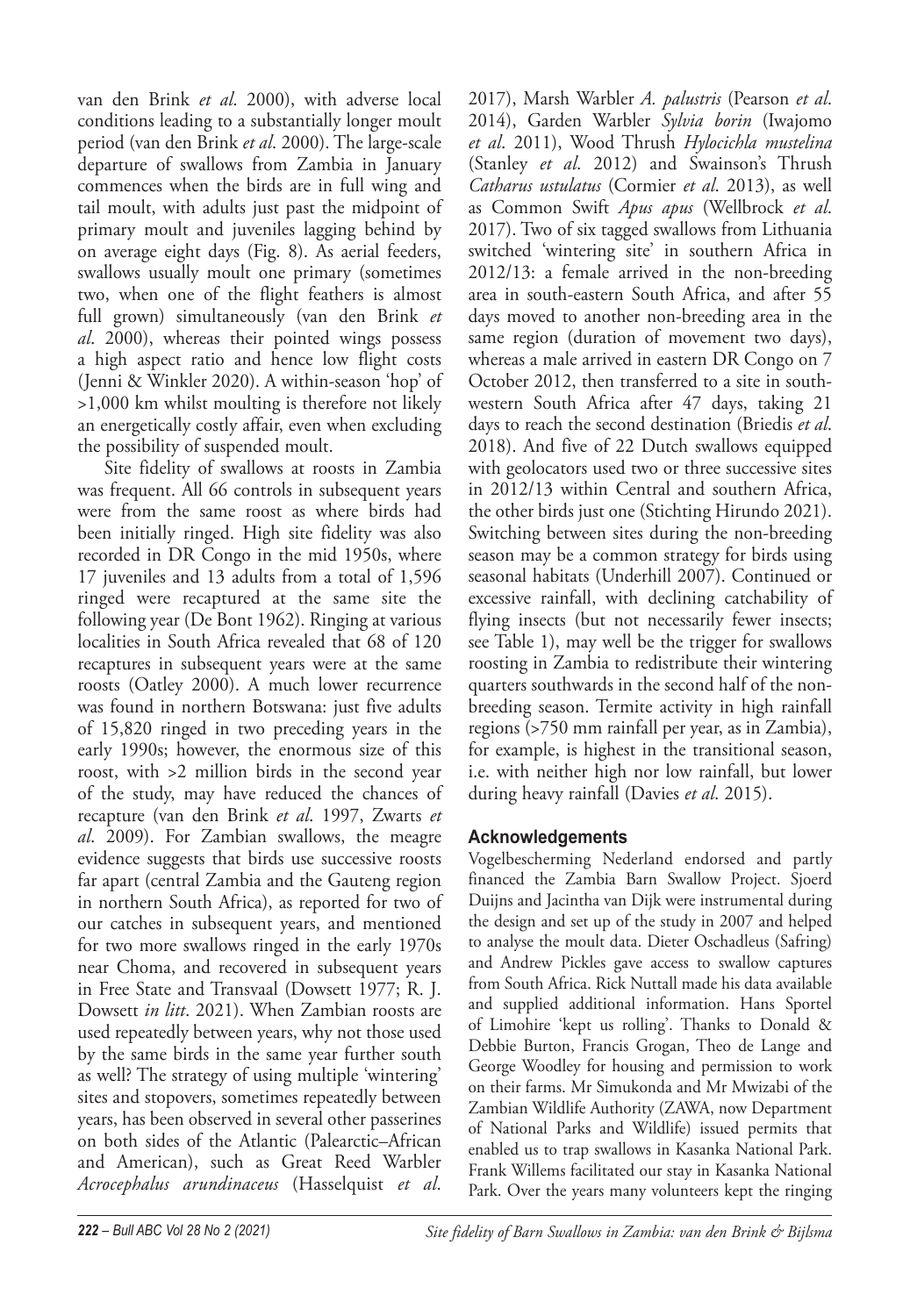effort afloat: Sjoerd Duijns, Jacintha van Dijk, Joop van Ardenne, Marijke Vaneker, Symen Deuzeman, Andrea van den Berg, the late Frank de Roder, Henri Bouwmeester, Jannes Santing, Peter Das, Leo & Emmy Oudejans, Gerrit Speek, Lex Tervelde, Joost Degenaar, André & Eveline van Aken, Wolfgang Maedlow and Hans-Jürgen Eilts. Lizanne Roxburgh, Jan van der Kamp, Frank Willems, Pete Leonard and Bob Dowsett improved earlier drafts.

#### **References**

- Altwegg, R., Broms, K., Erni, B., Barnard, P., Midgley, G. F. & Underhill, L. G. 2012. Novel methods reveal shifts in migration phenology of barn swallows in South Africa. *Proc. Roy. Soc. Lond. B* 279: 1485–1490.
- Baillon, F., Benvenuto, S. & Ioalle, P. 1992. Fidelity to non-breeding site in some species of birds in Senegal. *Trop. Zool*. 5: 31–43.
- Becker, P. 1974. *Beobachtungen an paläarktischen Zugvögeln in ihrem Winterquartier Südwestafrika*. Wissenschaftliche Forschung in Südwestafrika (12. Folge). Windhoek: Wissenschaftlichen Gesellschaft.
- Bezzel, E. 1995. Werden neuerdings aus Italien keine Wiederfunde beringter Vögel mehr gemeldet? *Vogelwarte* 39: 106–107.
- Briedis, M., Kurlavicius, P., Mackeviciene, R., Vaisviliene, R. & Hahn, S. 2018. Loop migration, induced by seasonally different flyway use, in Northern European Barn Swallows. *J. Ornithol*. 159: 885–891.
- van den Brink, B. 2008. *Searching for European Swallows Hirundo rustica in Zambia. The Zambian Barn Swallow Project 2007 – 2008*. Zeist: Vogelbescherming Nederland.
- van den Brink, B., Bijlsma, R. G., van der Have, T. M. & de Roder, F. E. 1997. *European Swallows Hirundo rustica in Botswana*. Zeist: WIWO-Report No. 56.
- van den Brink, B., Bijlsma, R. G. & van der Have, T. M. 2000. European Swallows *Hirundo rustica* in Botswana during three non-breeding seasons: the effects of rainfall on moult. *Ostrich* 71: 198–204.
- Burman, M. S., Underhill, L. G., Altwegg, R., Erni, B., Remisiewicz, M. & MacLeod, J. 2018. Migratory connectivity of barn swallows in South Africa to the Palaearctic breeding grounds. *Divers. & Distrib*. 24: 1699–1708.
- Cormier, R. L., Humple, D. L., Gardali, T. & Seavy, N. E. 2013. Light-level geolocators reveal strong migratory connectivity and within-winter movements for a coastal California Swainson's

Thrush (*Catharus ustulatus*) population. *Auk* 130: 283–290.

- Cramp S. (ed.) 1988. *The Birds of the Western Palearctic*. Vol. 5. Oxford: Oxford University Press.
- Davies A. B., Eggleton P., van Rensburg B. J. & Parr C. L. 2015. Seasonal activity patterns of African savanna termites vary across a rainfall gradient. *Insectes Sociaux* 62: 157–165.
- De Bont, A. F. 1962. Composition des bandes d'Hirondelles de cheminée *Hirundo rustica rustica* L., hivernant au Katanga, et analyse de la mue des rémiges primaires. *Gerfaut* 52: 298–343.
- Dowsett R. J. 1977. Bird ringing in Zambia, 1976. *Bull. Zambian Ornithol. Soc*. 9: 11–15.
- Dowsett, R. J. 2009. Palaearctic migrants in Zambia. *Tauraco Res. Rep*. 9: 71–90.
- Dowsett, R. J. & Leonard, P. M. 2001. Results from bird ringing in Zambia. *Zambia Bird Rep*. 1999: 16–46.
- Dowsett, R. J., Aspinall, D. R. & Dowsett-Lemaire, F. 2008. *The Birds of Zambia*. Liège: Tauraco Press & Aves.
- Francis, D. M. 1980. Moult of European Swallows in central Zambia. *Ring. & Migr*. 3: 4–8.
- Ginn, H. B. & Melville, D. S. 1983. *Moult in Birds*. BTO Guide 19. Tring: British Trust for Ornithology.
- Hasselquist, D., Montrás-Janer, T., Tarka, M. & Hansson, B. 2017. Individual consistency of long-distance migration in a songbird: significant repeatability of autumn route, stopovers and wintering site but not in timing of migration. *J. Avian Biol*. 48: 91–102.
- Iwajomo, G. B., Ottosson, U., Barshep, Y., Helseth, A., Hulme, M. F., Stevens, M. & Waldenström, J. 2011. The stopover behaviour of the Garden Warbler *Sylvia borin* in Obudu, southeast Nigeria. *Orn. Svecica* 21: 29–36.
- Jenni, L. & Winkler, R. 2020. *The Biology of Moult in Birds*. London, UK: Christopher Helm.
- King, J. M. B. & Hutchinson, J. M. C. 2001. Site fidelity and recurrence of some migrant bird species in The Gambia. *Ring. & Migr*. 20: 292–302.
- Makondo, C. C. & Thomas, D. S. G. 2020. Seasonal and intra-seasonal rainfall and drought characteristics as indicators of climate change and variability in southern Africa: a focus on Kabwe and Livingstone in Zambia. *Theoret. & Appl. Climat*. 140: 271–284.
- Moreau, R. E. 1969. The recurrence in winter quarters (Ortstreue) of trans-Saharan migrants. *Bird Study* 16: 108–110.